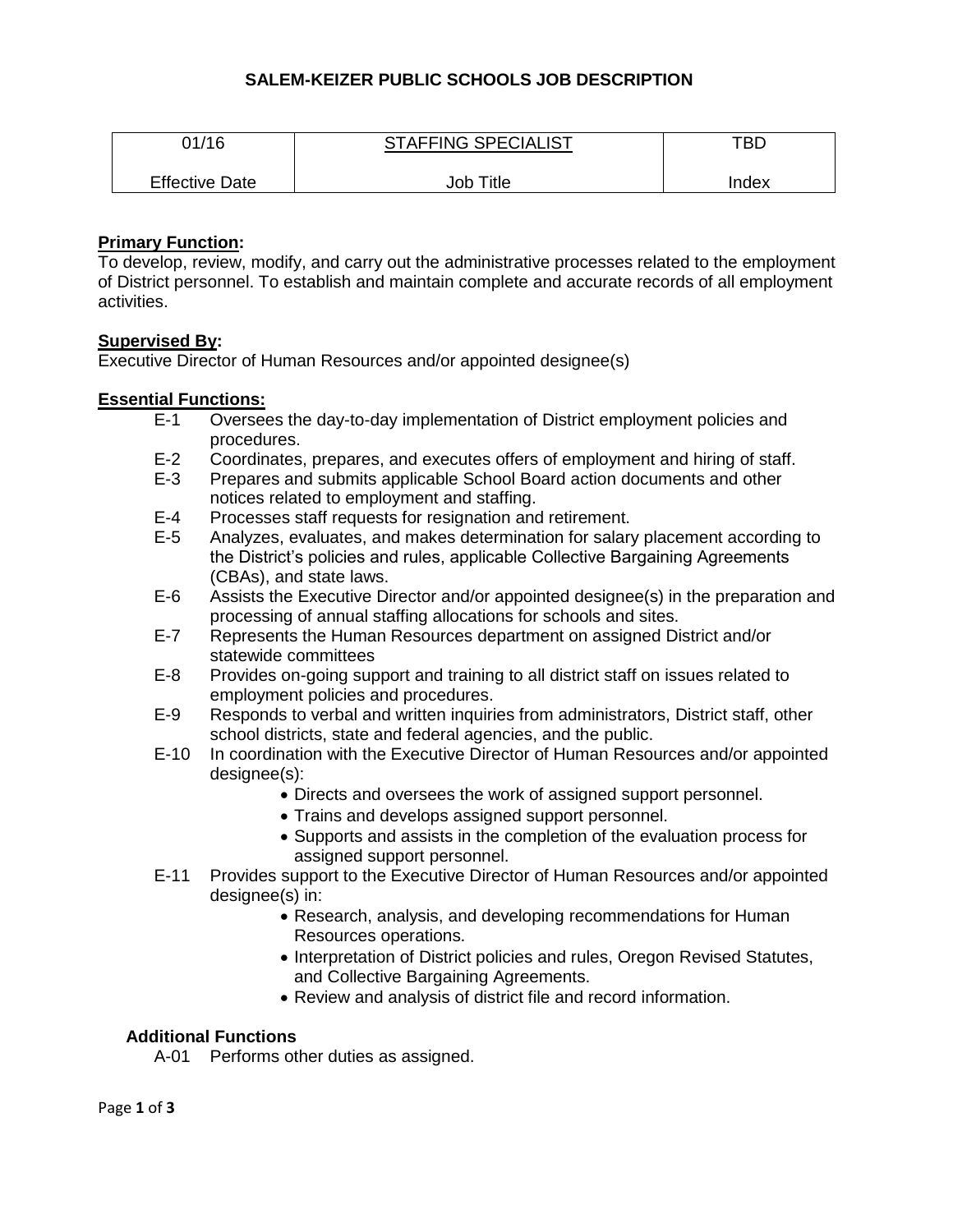#### **Minimum Qualifications:**

#### **Knowledge of:**

- Principles and practices of human resource management and personnel administration.
- Applicable collective bargaining laws, rules and contracts.
- Laws, rules, policies and procedures and other provisions affecting assigned area of responsibility.
- Federal and state employment laws and administrative rules.
- Principles and practices of management, research, work organization and simplification.
- Principles and practices of planning, coordinating and reviewing the work of others.
- Analytical methods and techniques.
- Modern office practices, procedures, computer equipment, and software.

#### **Ability to:**

- Exercise independent judgment in making technical and procedural decisions regarding work organization and assignment, work methods and work products.
- Independently research, compile and analyze complex information and to prepare written communication and reports.
- Operate a computer and utilize district-adopted software to enter, revise and retrieve information and to formulate methods of collecting and presenting information.
- Analyze and resolve procedural and technical problems and develop and implement plans and procedures.
- Develop and maintain procedural systems and controls.
- Evaluate and establish work priorities and coordinate work assignments.
- Coordinate the work of others and assist in evaluating the performance of employees.
- Establish and maintain effective working relationships with those contacted in the course of work.
- Communicate clearly and concisely, both orally and in writing.

### **Experience and Training:**

Any combination of experience and training that would provide the required knowledge and abilities is appropriate. A representative way to obtain the knowledge and abilities would be:

### **Experience:**

 Five or more years of progressively responsible experience in human resources management and personnel administration.

### **Training:**

 Equivalent to a Bachelor's degree from an accredited college or university with major course work in business, human resources management, public administration, education, or a related field.

### **Work Environment**

Climate controlled office setting and exposure to moderate noise intensity levels. High level of contact with district personnel and the community.

### **Physical Requirements**

Frequent reaching, handling, fingering, talking and hearing. Mobility to work in a typical office setting and use standard office equipment. Stamina to remain seated and maintain concentration for an extended period and/or to frequently move from sitting position to standing, walking, stooping and kneeling. Hearing and speech to communicate in person or over the telephone.

Page **2** of **3**